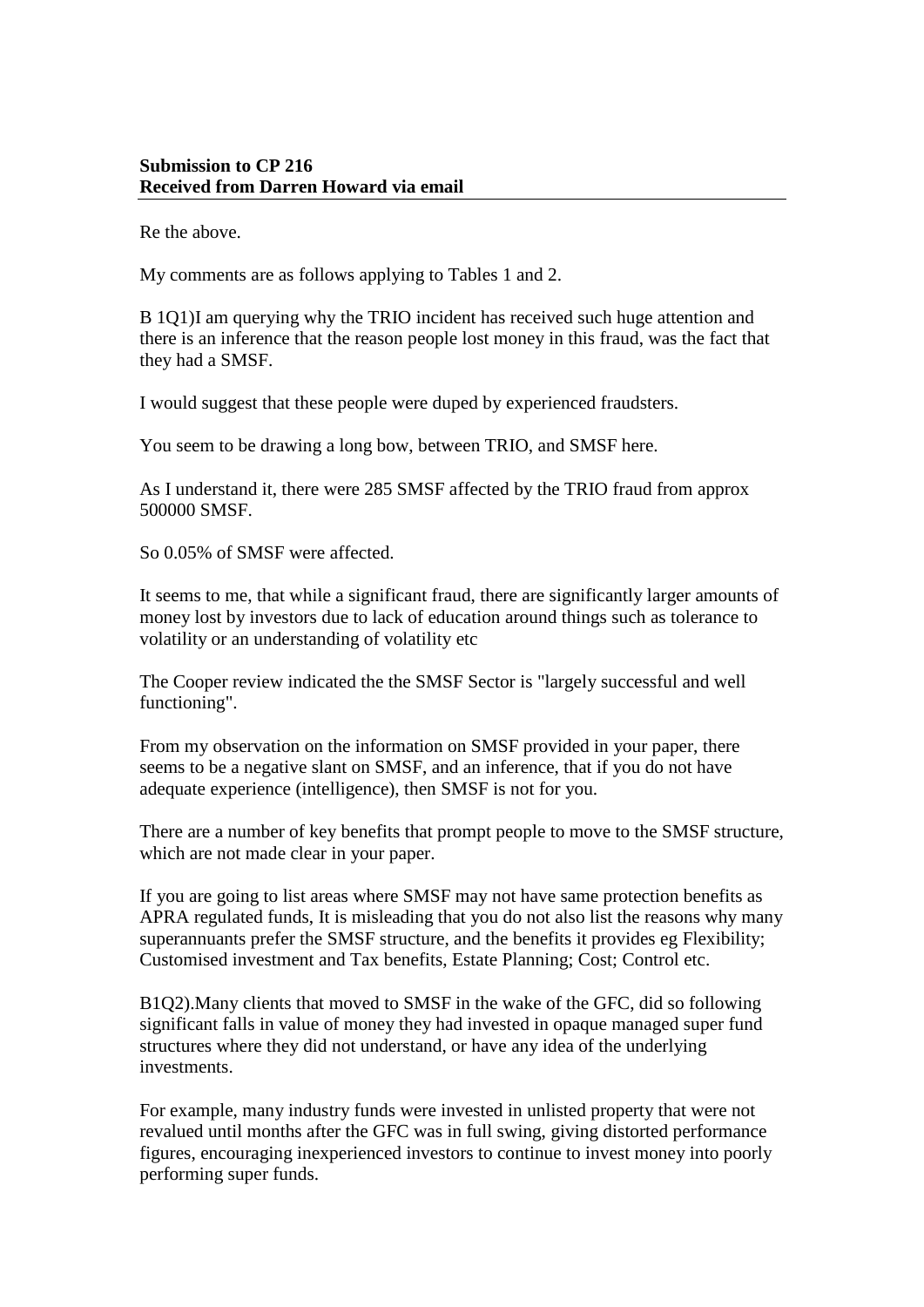Clients often prefer the clarity around their investments, the SMSF structure provides, where they could see exactly what they were invested in.

Accordingly, are you going to provide a list of warnings that apply to clients that are not using a SMSF, and the benefits they may be deprived of by not using the SMSF structure, so clients can make an informed decision.

For example, an inference could be drawn from the way you have worked the TRIO incident into your paper, that if you are in an APRA regulated fund, you can nearly feel safe to seek out any "hair brained" or "wacky" investment scheme, and if it turns bad, then in an APRA regulated fund you will be fine.

Some investors, will take a message from the line you are taking here, that they get a "free bet" under an APRA regulated fund.

I think is misleading.

B1Q3). When I rang ASIC and asked them how you obtain compensation in the event of Fraud, via an APRA regulated fund, they were very vague in their response.

They said it needed to be a "significant fraud", and that was as much as they would say.

If this access to the "Statutory Compensation Scheme", is of such a great benefits to the members of these funds, why is this not more heavily promoted, and more detailed information provided on what super members should do in the unfortunate event they are affected by a fraud.

Why do they not heavily promote this benefit, that should you be affected by a fraud, in this type of fund you can feel quite secure?

If you are going to take this line, you need to be very clear under what circumstances super members are protected, and how they go about it, getting compensation.

I also think you should make them aware of exactly what their % chances are of them being affected by a fraud, and if they are exactly what their % chances are of receiving compensation under this compensation scheme.

B1Q4) you are opening up a "can of worms here".

if you are going down this path, then you should arrange for a battery of psychometric tests to determine what really gets clients into trouble when investing their money.

I think you will find it is not SMSF that is the issue here.

I am sure that you will find far more investors, lose significantly more money, when investing due to their misunderstanding of volatility and tolerance to volatility (amongst many other things).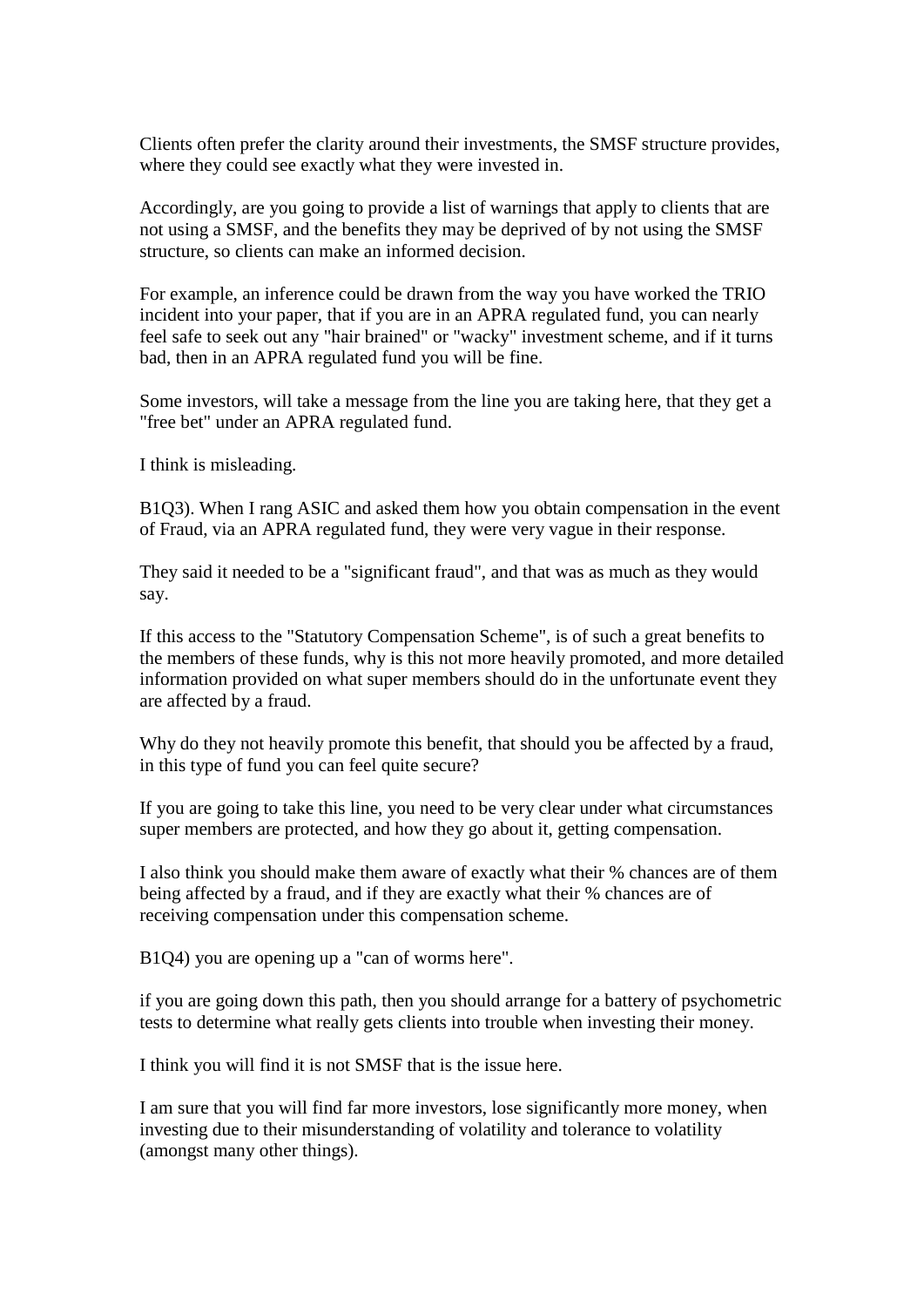If you find clients do not rate well in types of tests, maybe you should look at legislating that they only invest in cash & fixed interest type investments, or get them to sign strict disclosures, and provide clear warnings, if they do invest outside this asset class.

But then also provide clear warnings, that should they only invest in cash & fixed interest, it also highly likely, they will not accrue enough funds in retirement to satisfy their income needs, and they should prepare themselves for a drop in their standard of living at retirement.

As I mentioned, this is a "can of worms".

B1Q5). Whenever you increase disclosure requirements costs will increase.

It would seem to me that you are focussing your attention, in the wrong areas here.

B1Q6). These have been partially covered in the above points.

I have a SMSF, and it is administered by a " State of the Art" SMSF admin system, virtually making it foolproof, from a compliance perspective, and trustee obligations etc.

As such I find it actually makes life far simpler, for myself and my wife to manage our superannuation, and given the admin cost is fixed, far more cost effective.

Table 2

1)Trustees definitely need to be made aware of their responsibilities, but the main pros and cons need to be presented to the potential SMSF trustees, and for example the fact that if they use a professional administrator, there will be a far lower chance of them running into problems, and they may find this structure better suits their needs.

The information provided in the paper is not balanced.

2)Under any circumstances, a clients risk needs need to be considered, and this definitely should be covered in the SOA.

3)again, using a professional SMSF administrator, the investment strategy requirements are a strong focus, and alerts will be generated when they are not. Again, some more detailed information needs to be provided here so an informed decision can be made.

4)I believe the time commitments and skills for running a SMSF need to be adequately explained. Again, using a professional SMSF administrator, in many cases, this is not an onerous task, and in fact may make lie simpler, for example where members / trustees are running accumulation and pension accounts simultaneously.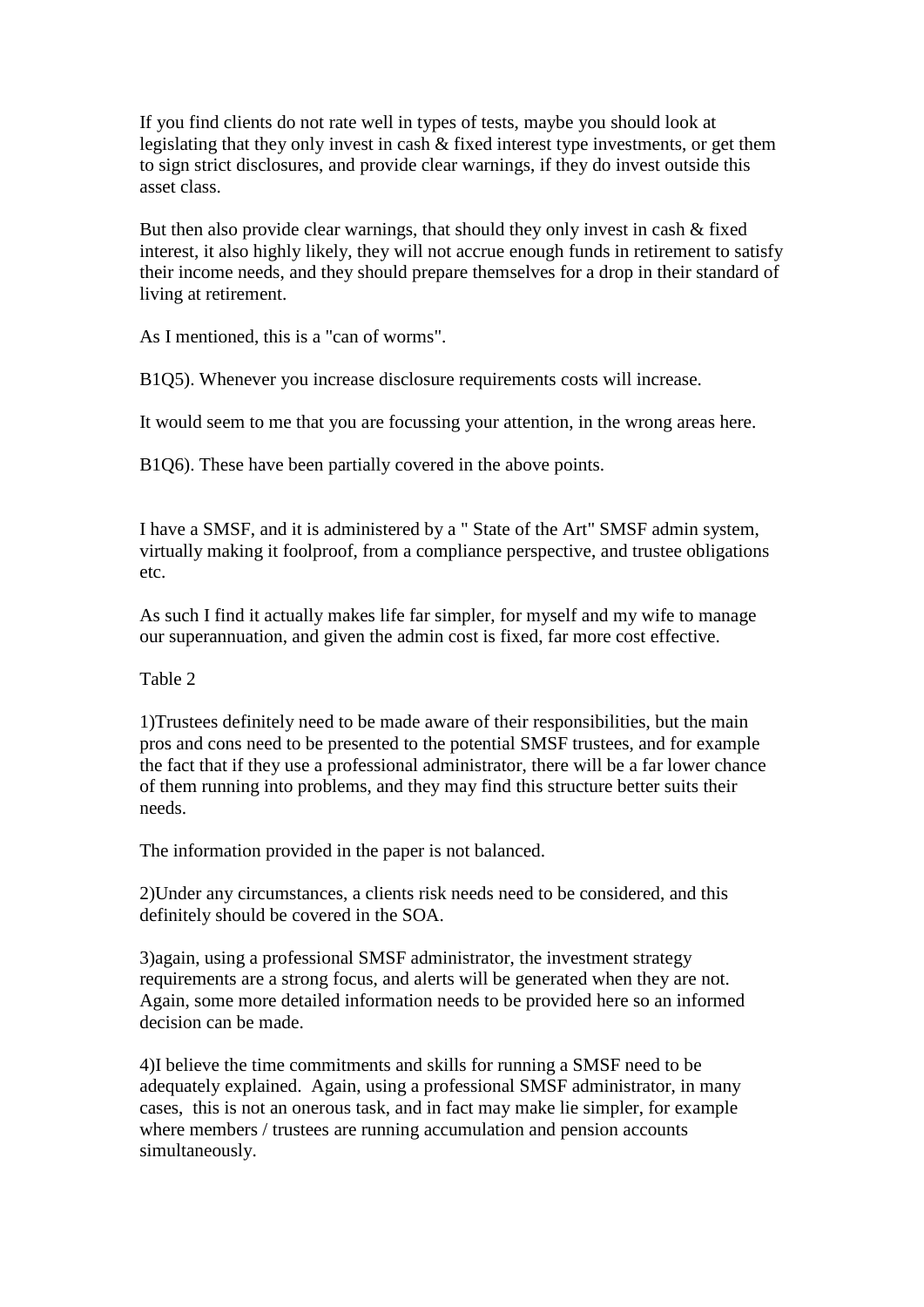5) you will find that above a certain threshold say \$250k, SMSF are a very cost effective vehicle. I would go further to say that in many cases, where superannuants have been completely shielded from the management / involvement with their super, over the years, the fees on certain superannuation funds seem to have "blown out".

As clients continue to take a greater involvement with their super, which for many / most Boomers / Gen X/ Gen Y/ Gen Z will likely be the structure they hold the majority of their wealth, this move toward SMSF, has led to significant cost savings in many respects, for clients in the appropriate circumstances.

It seems that apathy is nearly being encouraged here.

Apathy has never delivered good results, and the "leave it all to us message" has not necessarily been great so far.

Where clients have been apathetic about anything, in this case super, it has often led to gradually increasing fees, and in many cases mediocre results.

For the right people SMSF get members engaged and involved, and as Emerson said "nothing great was ever achieved without enthusiasm".

6) re the need to consider an exit strategy, again I think this may be blown out of proportion.

Certainly, when a SMSF balance falls below a certain value, then this point should be raised.

If you have a stat that indicates that there is a large proportion of SMSF trustees, exiting the structure after 2 or 3 years, then maybe this issue needs to be looked at more closely.

However, it would seem that the majority of SMSF trustees, are quite happy / comfortable with their involvement with their SMSF.

7) re regulatory change, this applies to every facet of the financial industry. In fact, the SMSF structure, has often provided more comfort around these types of things, as it is a customised structure. When legislation, tax laws, regulations change, trustees, are in a much better position to act on them and perhaps adjust their SMSF depending on what these changes are.

In summary, on reading of this paper there seems to a clear inference:

-that SMSF are this highly complex savings vehicle, that only the most intelligent of people should consider setting up.

- they are risky as you may not have appropriate insurance and you don't have access to the Super Complaints Tribunal

- developing an investment strategy is a very time consuming and difficult task.